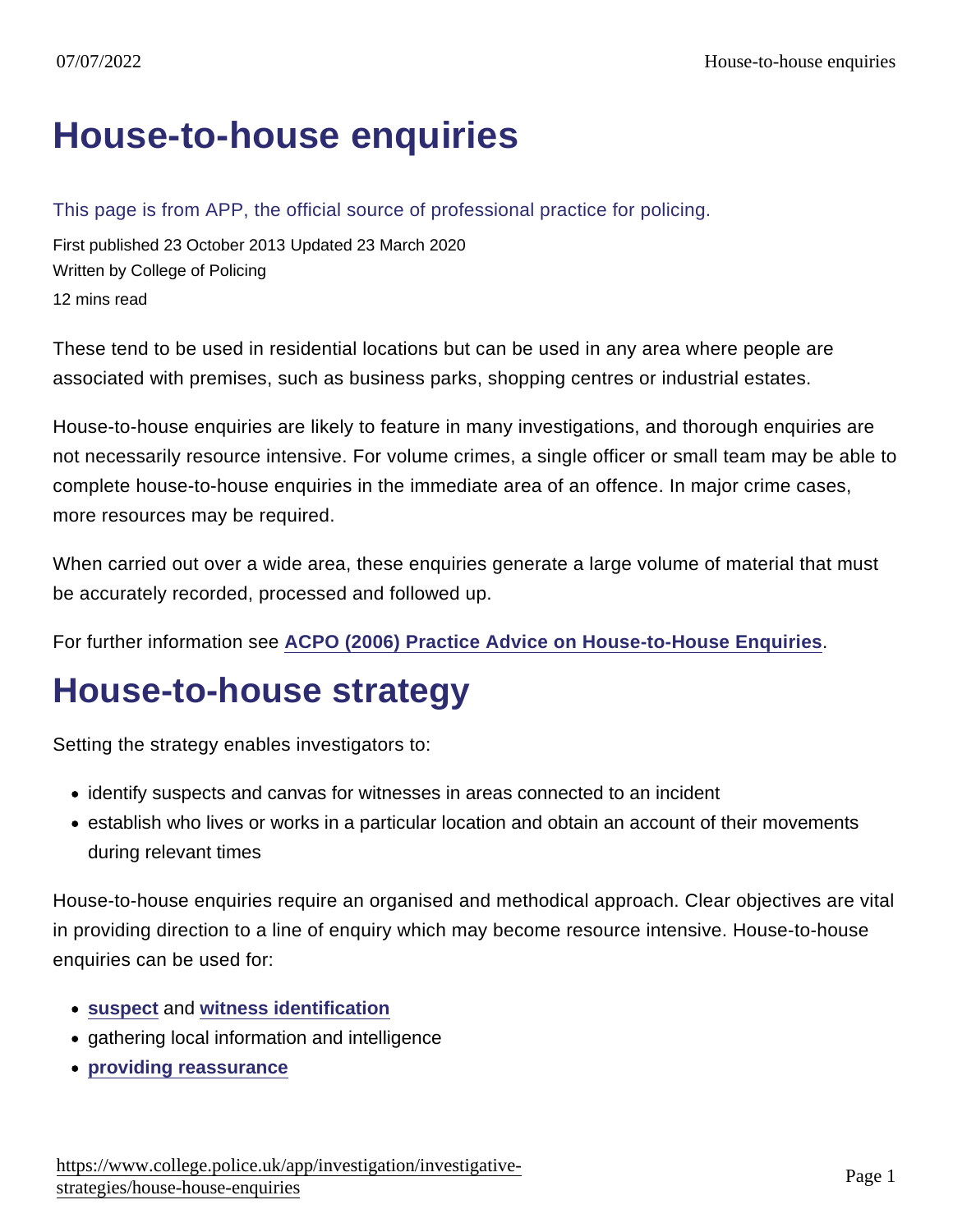# **Methodology**

Investigators should use questionnaires (either a standard or bespoke questionnaire) to ensure that relevant information is gathered. It may also be useful to provide house-to-house officers with aides-memoires and/or scripts, and leaflets to hand out to those interviewed. Officers will also require a thorough briefing.

# Suspect and witness identification

Investigators may wish to identify witnesses as well as suspects when undertaking house-to-house. The merit in this is that a search for witnesses is likely to be viewed as routine and is less likely to alert suspects in the area.

#### **Suspects**

When it is believed that a suspect may live or work in a particular location, investigators should establish the identities of all those living or working in premises in that location and obtain accounts of their movements at relevant times. House-to-house is the only certain way of doing this, and is particularly important where investigators wish to carry out mass screening.

In many enquiries investigators carry out their own house-to-house, and verify the accounts given by individuals to assess if they are suspects. In larger enquiries, where teams of officers are brought in to carry out house-to-house, SIOs are likely to want to focus those teams on house-tohouse enquiries and have verification enquiries carried out by others.

#### **Witnesses**

House-to-house has the potential to identify people who have witnessed:

- events connected to the incident, such as the encounter or disposal
- sightings of the victim or offender before or after the event
- sightings of relevant property or vehicles
- sightings of potential witnesses (including eliminating unidentified nominals reported by other witnesses)

# Providing reassurance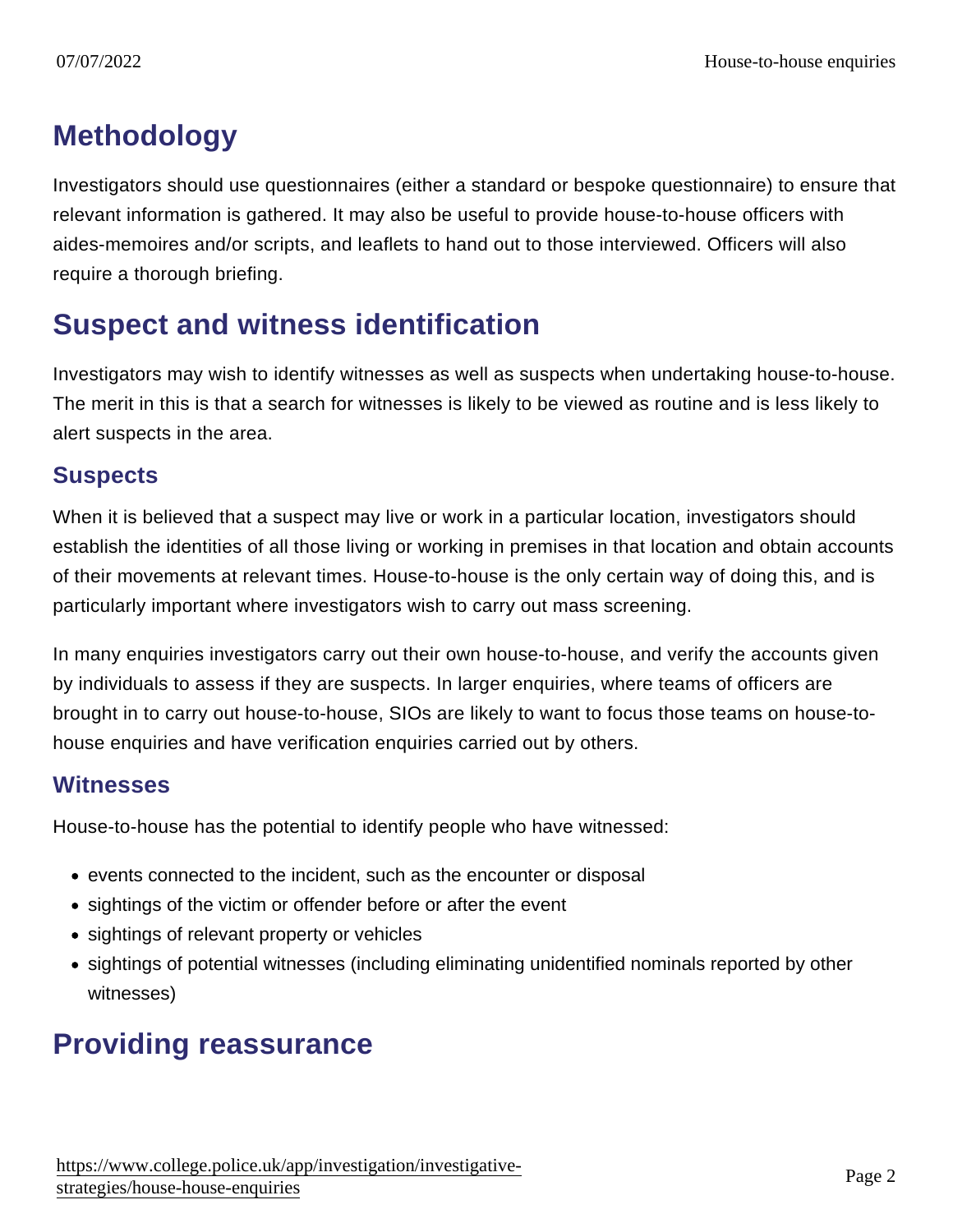House-to-house can be used to provide public reassurance in the immediate area of the offence. Depending on the nature of the incident and the community concerned, investigators may find it appropriate to involve local community leaders to represent the entire community, or local authority staff.

Officers carrying out house-to-house enquiries can offer crime prevention and personal safety advice that is consistent and relevant to the circumstances. This may, however, have an adverse impact on the reassurance effect of house-to-house. It should, therefore, form part of a wider communications strategy aimed at public reassurance.

#### Media interest

Certain types of offence will generate intensive media interest. Reporters are likely to knock on doors looking for exclusive interviews with local residents. During house-to-house enquiries, officers can make residents aware of this and pass on appropriate advice.

The investigating officer should ensure that information given to the public is consistent with their media policy, and that enquiry officers are fully briefed about divulging authorised information only.

# Location parameters

### LEASH

This mnemonic is often used for identifying parameters for fast-track house-to-house enquiries.

- Lain in wait Egress routes Access routes Sight
- **Hearing**

Setting adequate and relevant parameters for the location(s) in which it is proposed to carry out house-to-house is critical to achieving the investigative objectives. Investigators should consider visiting the scene locations as soon as practicable to assist them in setting these parameters. Location parameters should be regularly reviewed in light of new material.

Where the objective of the house-to-house enquiries is to identify witnesses, the investigator should take great care to ensure that all available material is used. This means identifying locations that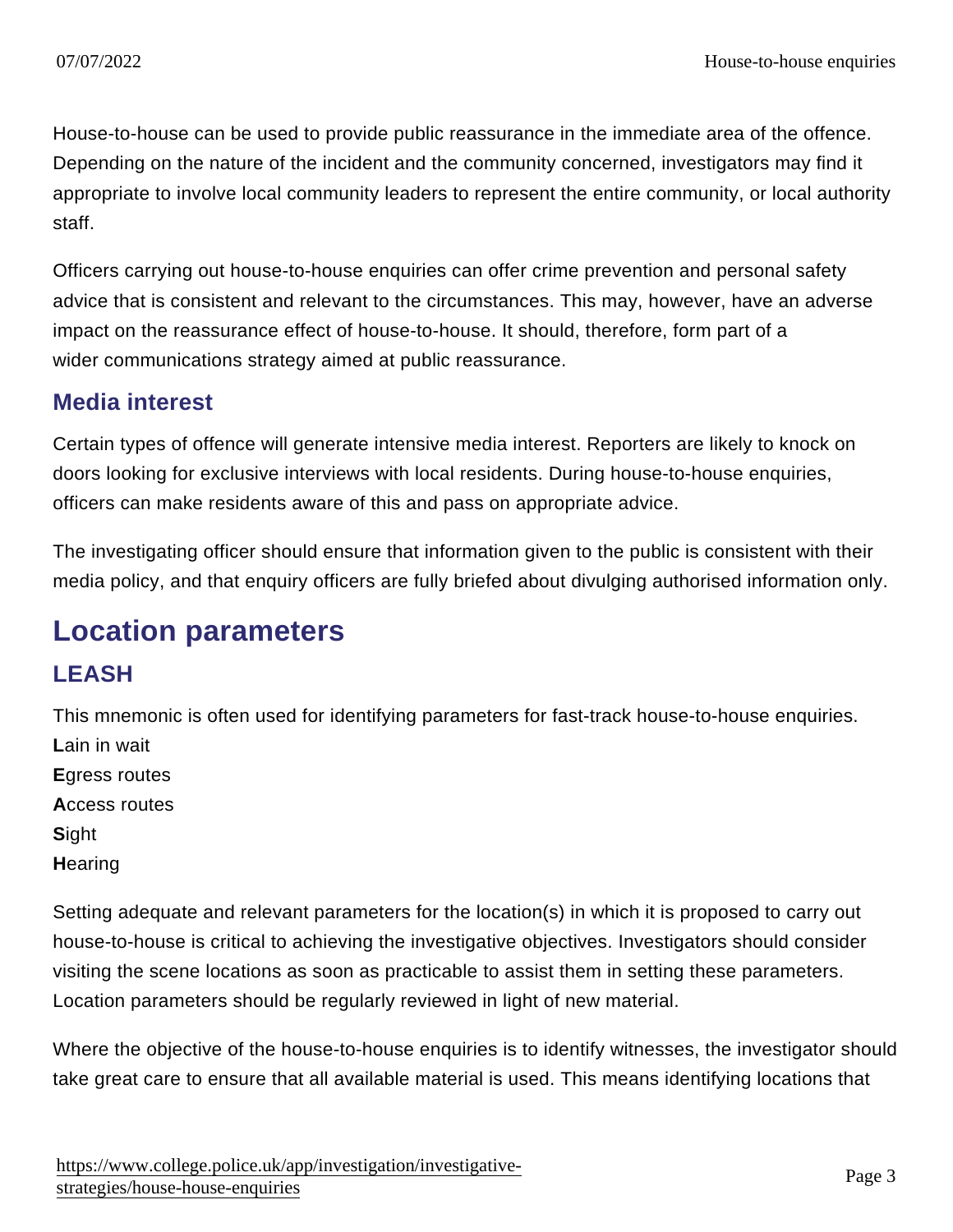are significant to the investigation, and verifying the use and users of those areas. The mnemonics LEASH and LEAVERS can assist with this.

Investigators and house-to-house coordinators should use officers who have local knowledge of the community they police. These officers can give valuable information to the investigation team and are able to advise on any policing issues specific to their area.

### **LEAVERS**

This mnemonic is often used when setting the parameters for wider house-to-house enquiries. Last seen alive Encounter site Attack site Victim frequented locations Evidence and dump sites Routes to and from any of the above Sites and proximities of witnesses

Other valuable intelligence resources are PCSOs, special constables and members of the community who have knowledge of how the area is used. They may identify important locations which would otherwise be overlooked, such as shortcuts over parks or other open land.

Analysis of other records, such as the electoral roll, force command and control systems and key holder records, may assist with the reconnaissance of the area.

Where possible, parameters can be set to correspond with natural boundaries such as major roads, railway lines and open land.

#### Intelligence searches

Once location parameters have been set, intelligence systems should be analysed to establish if there are any people or events in the area that those carrying out house-to-house enquiries should be aware of. These include:

- violent offenders who pose a risk
- those wanted for other crimes or on warrant
- groups with particular linguistic or cultural needs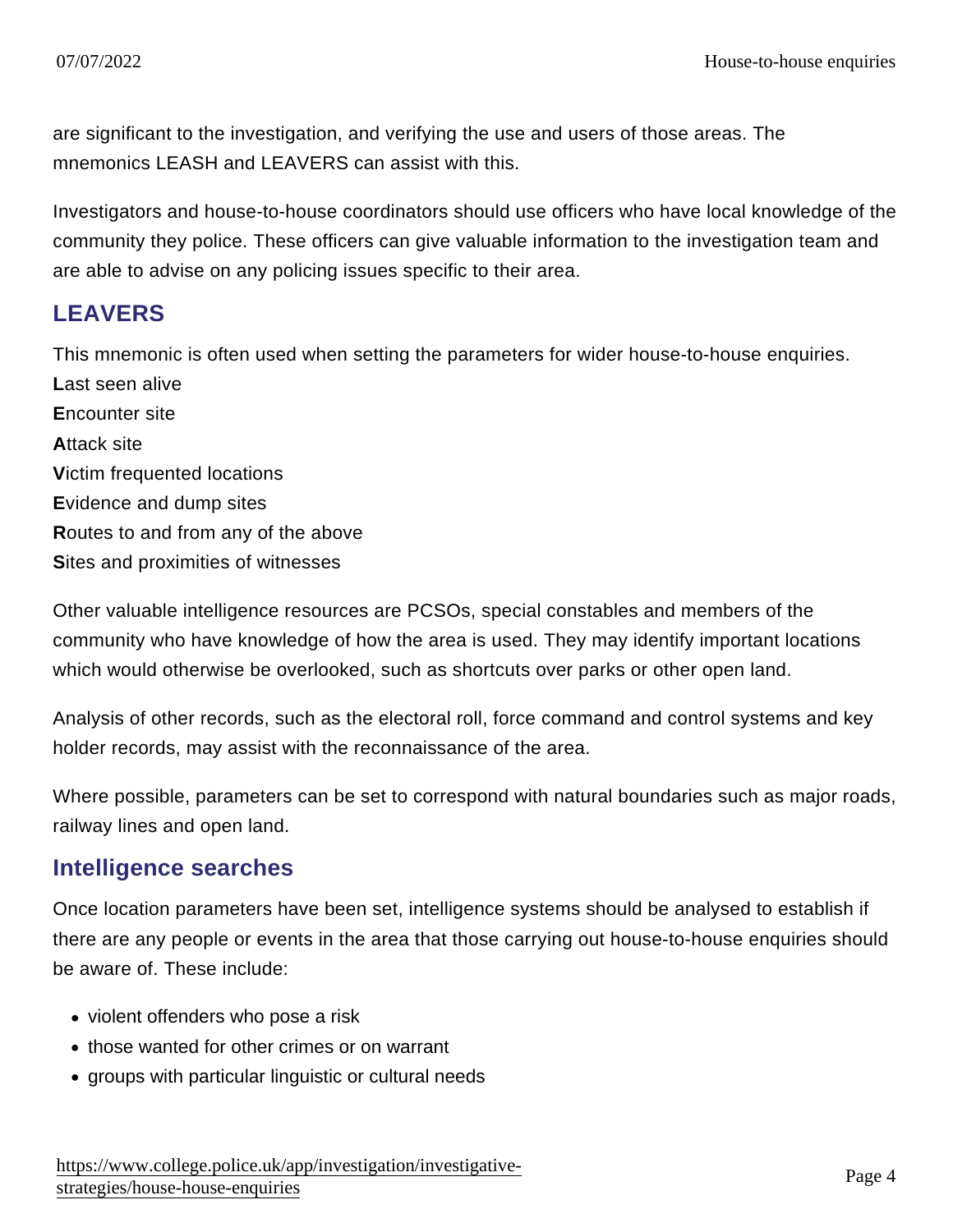• local incidents or issues which residents may raise with the police

#### Sources of advice

Advice on setting location parameters for house-to-house enquiries in major crime investigations can be provided by PolSAs, behavioural investigative advisers (BIAs) and geographic profilers. Further information can be obtained from the [NCA Major Crime Investigative Support.](https://www.nationalcrimeagency.gov.uk/what-we-do/how-we-work/providing-specialist-capabilities-for-law-enforcement/major-crime-investigative-support)

### Time parameters

Time parameters will be used by house-to-house officers to verify the presence of individuals at an address and to interview potential witnesses.

Depending on the circumstances of the offence, time parameters should be set for:

- the offence, that is the times between which the offence is thought to have occurred
- the scene, that is the times when people have visited the scene
- sightings, that is the times at which victims, other witnesses and offenders were seen in particular locations
- previous residents and visitors the house occupants form (MIR/2) defaults to six months but this should be amended as necessary

When house-to-house enquiries are being carried out in more than one location, investigators should set time parameters that are relevant to each. Where there is insufficient material to be able to do this, the alibi times used for the trace/interview/eliminate (TIE) strategy should be used.

Download template [House occupants form](https://library.college.police.uk/docs/APPref/House-Occupants-Form.pdf) .

### Subject parameters

In some cases, investigators use house-to-house enquiries to identify people with particular characteristics who are relevant to the enquiry but not thought to be the offender. This is most likely to occur when investigators are trying to establish the identity of unnamed people sighted by witnesses, for example, an unknown man seen walking a dog in the vicinity of the scene, or the driver of a car seen parked at the scene.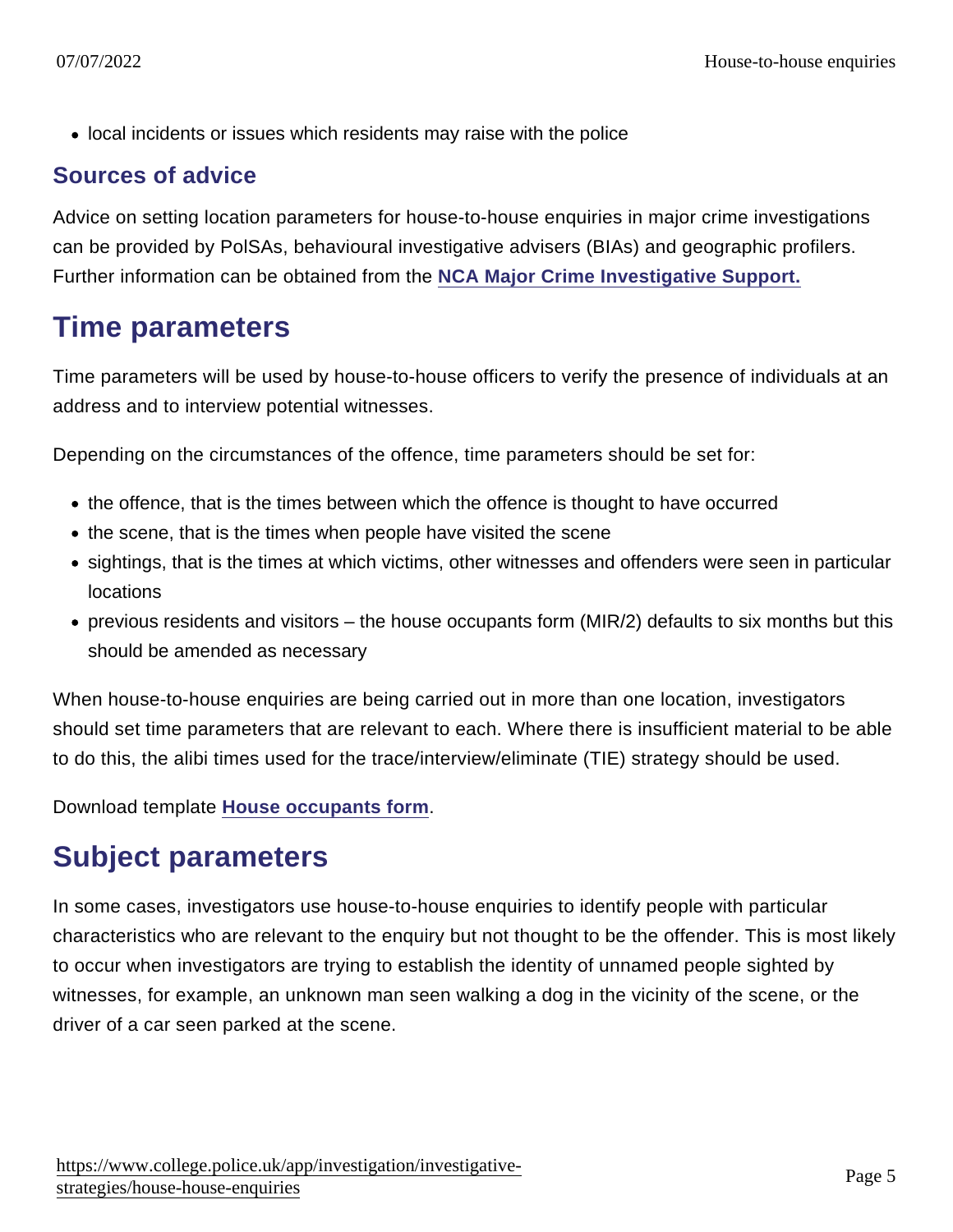In other cases, investigators may decide to exclude some groups of the community, for example, people under the age of 14 years.

## Timing house-to-house enquiries

During the initial response phase of the investigation, it is likely that fast-track house-to-house enquiries will be conducted in the location where the offence took place. The object of these enquiries is the early identification of those with material that could enable the investigation to progress. The low level of material available during this period often means that these enquiries are general in nature, and tend to rely on witnesses reporting that they have seen or heard something of significance.

Where fast-track house-to-house enquiries are carried out, officers may simply call at each house and ask if anyone has seen or heard anything, without seeking to fully establish the identities of all those who occupy the premises. In some cases officers may be able to obtain initial accounts immediately from bystanders or passers-by, for example, at a road incident, a fire or a burglary.

Investigators should ensure that all initial enquiries and witness accounts are recorded on the initial enquiries and witness account form. This should assist the house-to-house coordinator (if or once one has been formally allocated) to obtain a clear picture of what has and has not been done.

Accurate records must be made of all properties visited and persons seen, including details of properties where there was no reply, and of persons who say they have no information to give. These initial records are needed to confirm information or to show discrepancies during court proceedings, or if further investigation is necessary.

Download template [Initial enquiries and witness account form](https://library.college.police.uk/docs/APPref/initial-enquiries-form.pdf) .

#### Planned enquiries

Investigators need to consider when house-to-house enquiries should begin. If they believe that a specific set of questions should be asked, it may be preferable to delay house-to-house until enough material is available to formulate questions properly. This will avoid officers having to revisit the same premises to ask additional questions.

As knowledge about an incident increases, enquiries can be more specific. They may even focus on locating single pieces of material such as sightings of a particular person or vehicle. In cases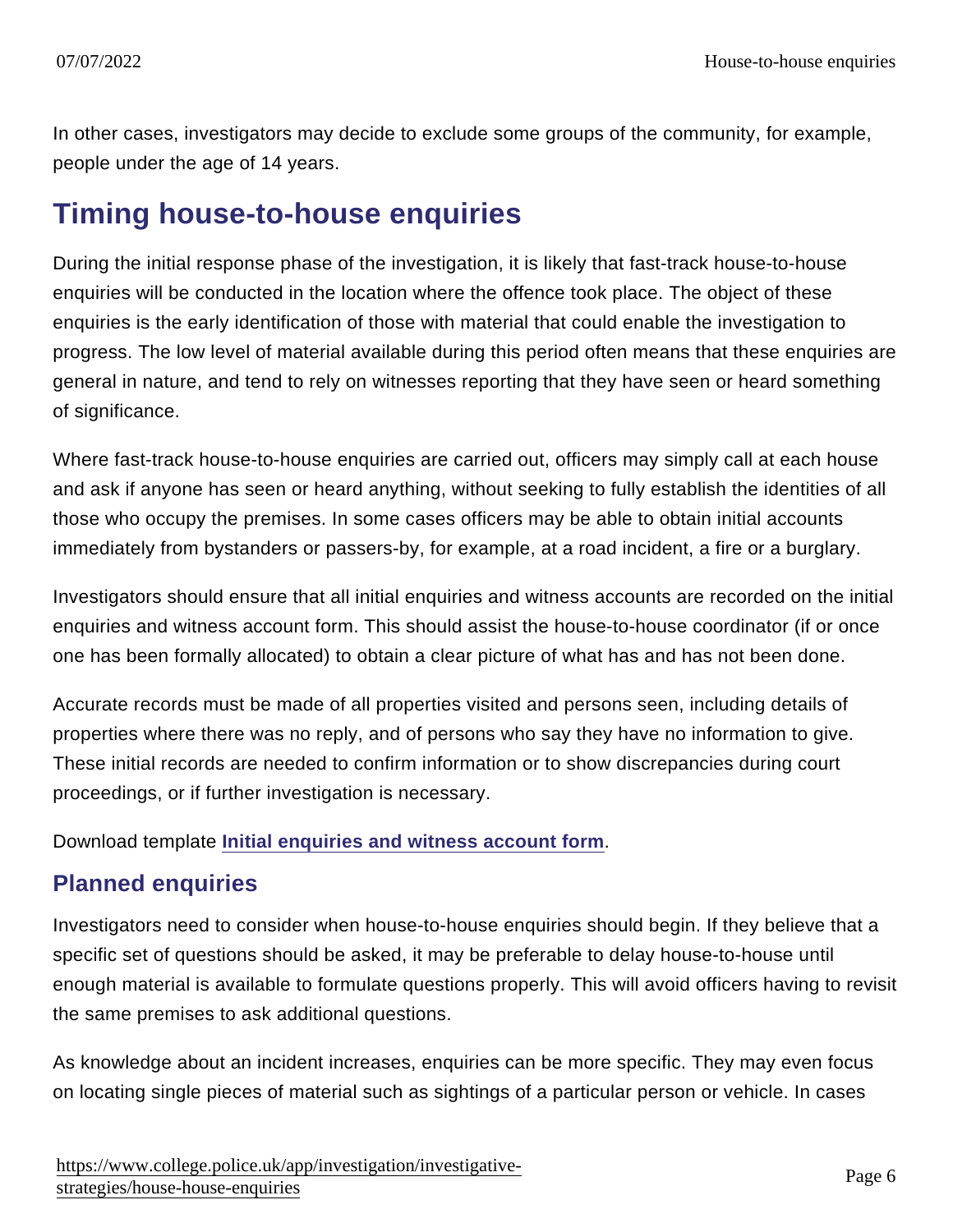where investigators have specific material that they hope to locate, bespoke questionnaires can be used.

# Identifying resources

The level of house-to-house enquiries and the size of the area to be covered will determine, to a large extent, the resources that are required to carry them out. Where house-to-house is confined to fast-track actions in the immediate vicinity of relevant scenes, or when it is used in smaller localised enquiries, it may be possible for investigating officers to carry them out on their own or with the assistance of a few colleagues. More extensive enquiries, however, require dedicated resources.

Most forces have developed arrangements to support house-to-house, and investigators should ensure that they are familiar with them.

#### **Motivation**

House-to-house is rarely the most exciting job in an investigation, but may be the most important in some. It is essential that house-to-house officers remain focused and alert to the possibility that the person they are speaking to could be a vital witness, or even the offender. Those managing houseto-house enquiries should ensure that officer morale remains high by providing regular feedback on the way their enquiries are contributing to the progress of the investigation, together with updates on the progress being made with other lines of enquiry, and details of any relevant new material that has been received.

Attention should be paid to the facilities provided for house-to-house officers and, where possible, they should be included in the main briefings held for enquiry teams.

# **Briefing**

It is essential that house-to-house officers are provided with a thorough [briefing](https://www.app.college.police.uk/app-content/operations/briefing-and-debriefing/#briefing) when they are first deployed to the enquiry. Briefings should be updated at least once a day and include a current summary of media releases to ensure that officers are aware of information in the public domain. This may also assist enquiry officers to recognise deceit and excessive interest. The initial briefing to a newly deployed officer should cover:

details of the house-to-house strategy and the relevant parameters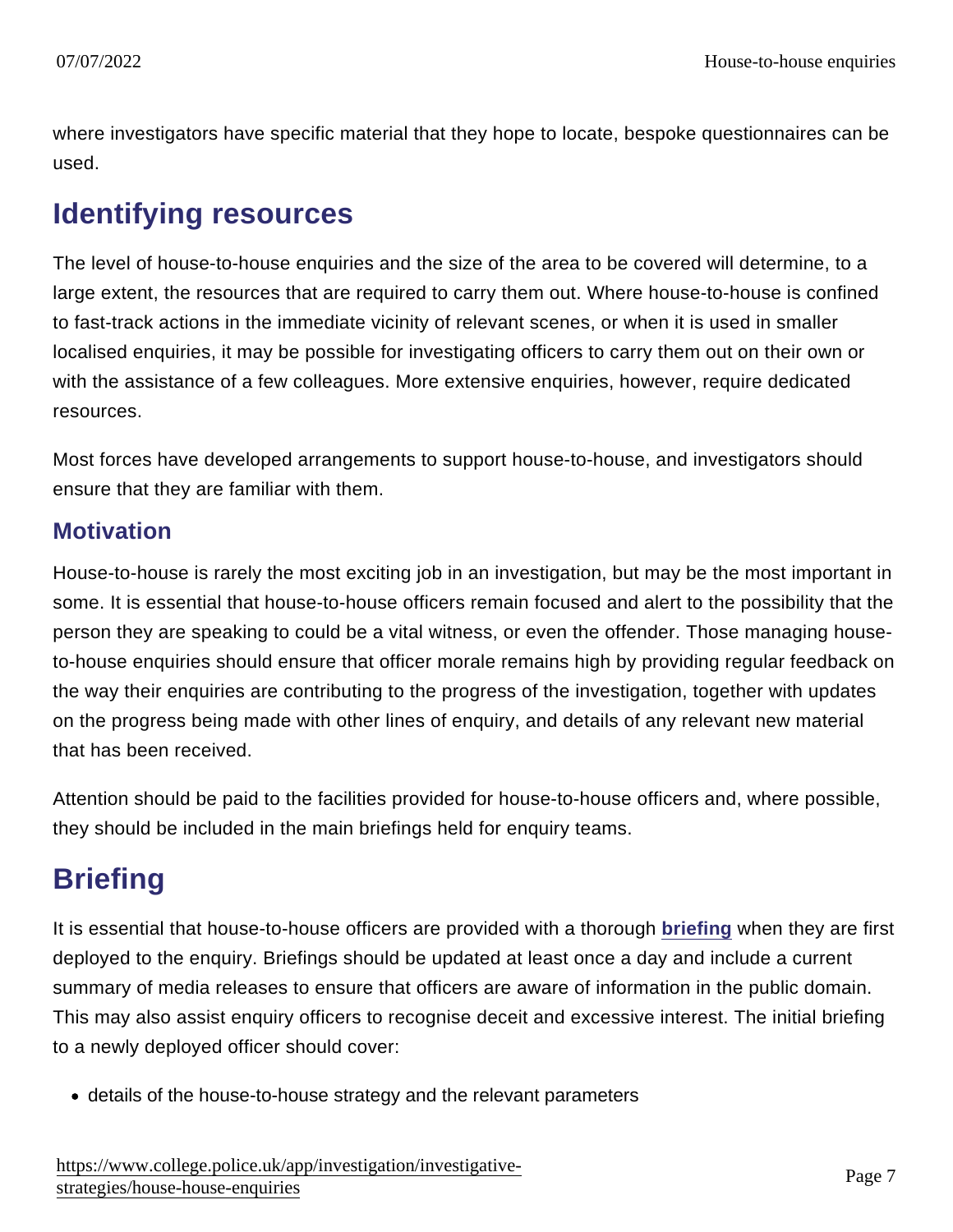- the method of carrying out house-to-house enquiries
- what action to take should they believe they have identified a suspect
- what action to take in relation to key witnesses identified during the house-to-house
- what action to take if they locate items of evidential value
- what action to take if individuals refuse or are reluctant to assist the investigation

House-to-house officers are the main visible police presence that communities see in relation to the investigation. Those briefing house-to-house officers should ensure that they have the information they need about the community and understand the importance of fostering goodwill to encourage the free flow of information.

Every opportunity should be taken to emphasise the importance of keeping accurate records. Investigators' record keeping includes policy decisions, actions, details of what information was given out, where, when and to whom, and what information was received.

# Tools

The following tools will support effective house-to-house enquiries.

#### **Questionnaires**

Investigators should identify the questions they require house-to-house enquiry officers to ask. Depending on the circumstances, the standard house-to-house enquiry questionnaire may be adequate.

It is essential to ask the right questions. The quality of information gathered is only as good as the quality of questions asked. Consulting the analyst manager or interview experts when constructing bespoke questionnaires is a way of ensuring that relevant questions are asked and that information is collected in a consistent way to facilitate later analysis.

Download template [House-to-house enquiry questionnaire](https://library.college.police.uk/docs/APPref/House-to-House-Enquiry-Questionnaire.pdf) .

#### Aides-memoires

Aides-memoires or scripts to ensure that house-to-house officers have easy access to all of the relevant information they need for interviewing house-to-house subjects. Relevant information could include local or national news items, television schedules or significant events to jog witnesses' memories. Where photographs of victims or property are used, these should be of the best quality